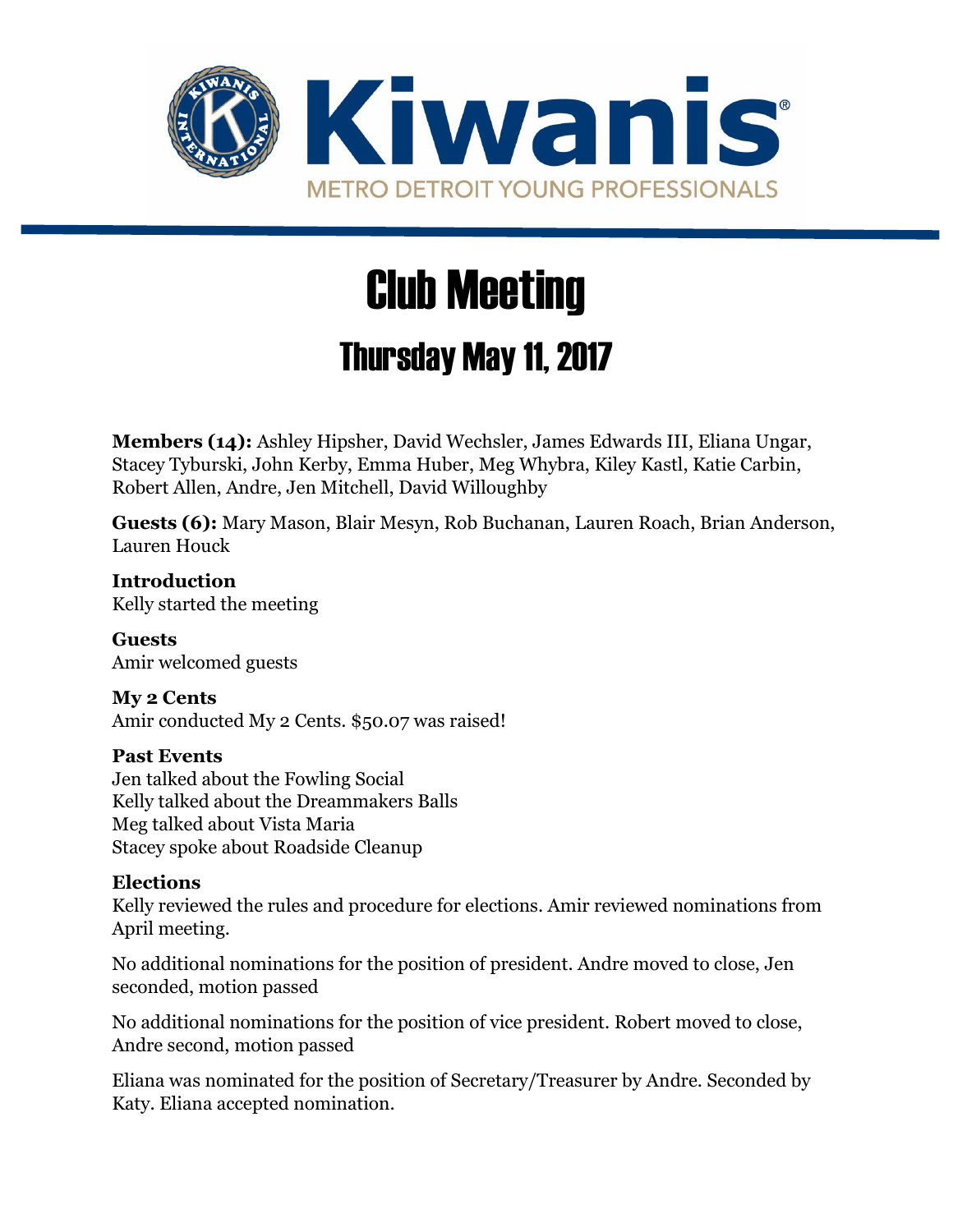James was nominated for the position of Secretary/Treasurer by Stacey. Seconded by Andre. James accepted nomination.

No additional nominations for the position of service director. James motioned to close, Andre seconded, motion passed

No additional nominations for the position of social director. Andre motions to close, Robert seconded, motion passed

No additional nominations for the position of development director. Andre motions to close, David seconded. Motion passed

The position of president was conducted through voice vote (Andre motions for voice vote, David seconded). Amir was voted in as President.

The position of vice president was conducted through voice vote (Andre motions for voice vote, Robert seconded). Katy was voted in as Vice President.

Eliana gave a speech to provide reasoning and qualifications for position of Secretary/Treasurer. Matt Vanderhoef was not present but submitted a video message with reasoning and qualifications for position of Secretary/Treasurer. James gave a speech to provide reasoning and qualifications for position of Secretary/Treasurer. Vote was conducted with ballots. Kelly counted ballots with assistance of Sienna. Eliana was voted in as secretary/treasurer.

Kiley gave a speech to provide reasoning and qualifications for position of Service Director. James gave a speech to provide reasoning and qualifications for position of Service Director. Ballot voting was conducted. Kiley was voted in as service director.

The position of social director was conducted through voice vote (Katy motions for voice vote, Andre seconded). David Wechsler was voted in as social director.

The position of development director was conducted through voice vote (Robert motions for voice vote, Katy seconded). David Willoughby was voted in as development director.

### **Special guest – Sienna**

Sienna spoke about her weekend at Key Leader camp. She had a great time and really learned a lot. She said the biggest takeaway from the talks that were given that you have to respect yourself before you are able to respect others. She made a lot of new friends and was very thankful for the opportunity. She is looking forward to bringing back the values and things she learned to the clubs she is a part of at school.

### **David Wechsler – Home Buying**

David provided a talk/Q&A session about the steps of buying a house. The two most important factors in getting preapproved for purchasing a home are Income to Debt ratio and Credit Score.

When is the next housing crash? Given the regulations that were put in place after the housing crisis, countermeasures have been put in place to ensure it does not happen again.